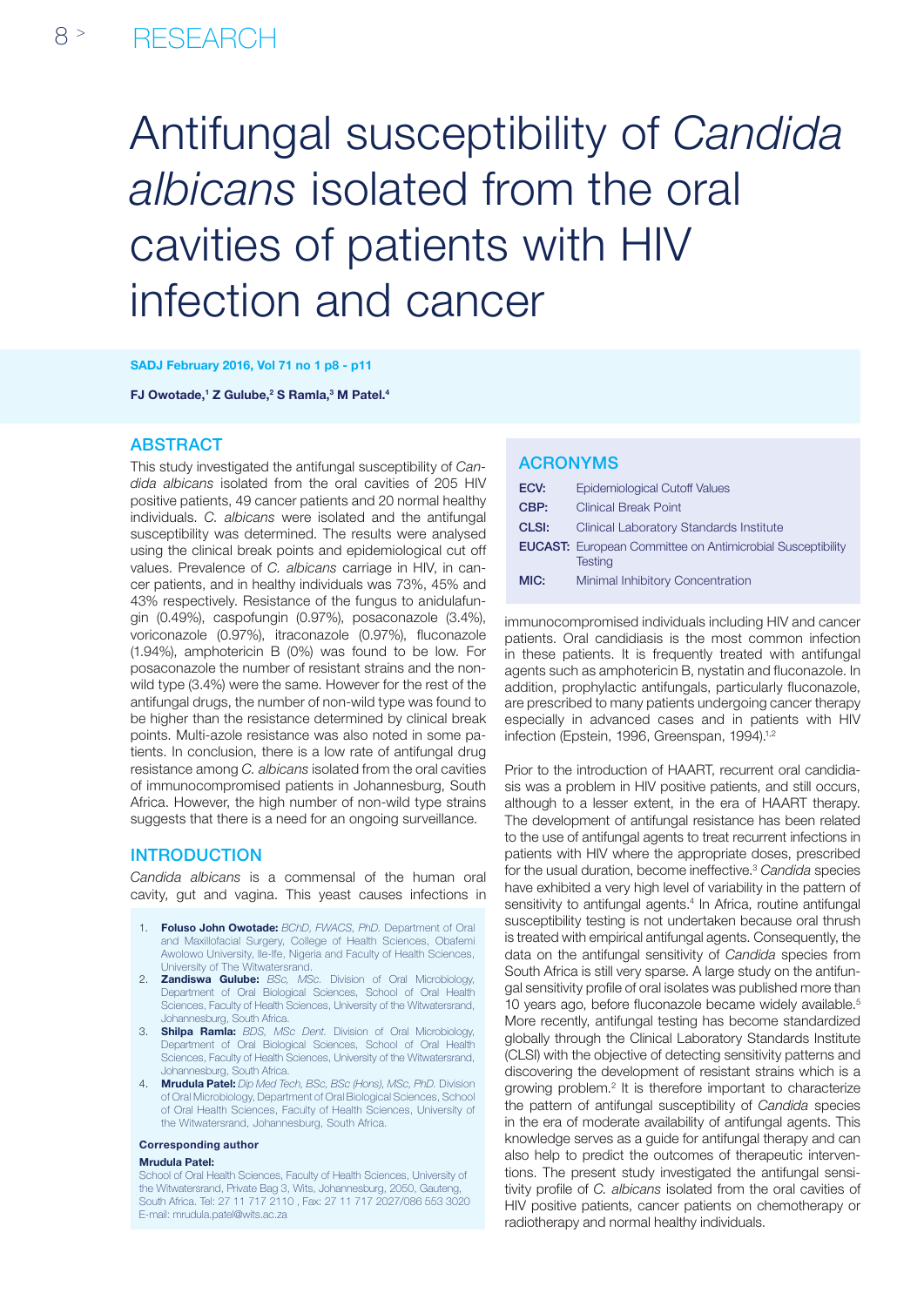# www.sada.co.za / SADJ Vol 71 No. 1  $\mathsf{RESEARCH}$   $\leq 9$

# Materials and methods

#### Study population and identification of *C. albicans*

Ethics clearance was obtained from the Committee for Research on Human Subjects (Medical), University of the Witwatersrand, Johannesburg, Gauteng. One hundred and nine patients, diagnosed with mainly head and neck cancers, who were scheduled for either radiation or chemotherapy and were attending clinics at the Department of Oncology, together with 529 HIV positive patients who were attending the HIV clinic in Charlotte Maxeke Johannesburg Academic Hospital, were asked to volunteer for the study. Forty nine normal healthy individuals without any signs of oral candidiasis were also included in the study since *Candida* is a commensal in oral cavities and candidiasis does sometimes develop. All these patients were also the subjects of three other studies.

The procedure was explained to participants and written consent was obtained. Data such as the presence of active infection, other risk factors and previous exposure to antifungal agents were not available due to incomplete patient records and a lack of verification by the patients. Heterogeneity of the study population and the incomplete patient data are limitations of this study.

An oral rinse with 10ml of sterile distilled water was used to collect samples in sterile sputum jars. 100 μl of the rinse sample was inoculated onto CHROMagar® *Candida* plates (CHROMagar Microbiology) and incubated at 37°C for 48 hours. CHROMagar is a chromogenic agar that supports the growth of many *Candida* species and even enables the identification of some species on the basis of the colours of the colonies. For example, *C. albicans* presents green colonies, *C. tropicalis* produces steel blue colonies and *C. krusei*, purple colonies. All the different colour colonies were selected, subcultured on Sabouraud dextrose agar for 48 hours for purity and identified using API 20 C AUX system® (bioMérieux). This is a standard substrate assimilation test that can accurately identify *Candida* species. These cultures were stored in microbank vials at -70°C for further studies.

#### Determination of antifungal susceptibility

Financial constraints limited testing for antifungal susceptibility to only 205, 49 and 20 strains of *C. albicans* which had been isolated from, respectively, HIV patients, cancer patients, and normal healthy individuals. The tests were performed using Sensititre YeastOne® microdilution colorometric microtitre plates. The procedure is based on the Broth Microdilution minimum inhibitory concentration system described by Clinical Laboratory Standards Institute document M27-A2.6 The microtitre plates contained twofold dilutions of anidulafungin, micafungin, caspofungin, 5-flucytosine, posaconazole, voriconazole, itraconazole, fluconazole, amphotericin B. Also contained was AlamarBlue®, a proven cell viability indicator that uses the natural reducing power of living cells to convert resazurin to the fluorescent molecule, resorufin, which produces very bright red fluorescence. Fresh yeast cultures (five randomly selected colonies) were suspended in normal saline and adjusted to a turbidity of 0.5 McFarland standards, 20μl of the inoculum was added to the Sensititre YeastOne® broth and gently vortexed. 100 μl of the inoculated broth was added to each well of the Sensititre YeastOne® panel using a multichannel pipette and incubated at 35°C for 24 hours. Wells with growth were red in colour. The results were read and the minimal inhibitory concentration

| patients with HIV and cancer, and normal healthy individuals. |                                    |                                                        |                                                                                                          |  |  |  |  |
|---------------------------------------------------------------|------------------------------------|--------------------------------------------------------|----------------------------------------------------------------------------------------------------------|--|--|--|--|
| <b>Study</b><br>population                                    | <b>Total</b><br>No. of<br>patients | Candida albicans<br>carriers No. of<br>patients $(\%)$ | <b>Predominant non-</b><br>albicans Candida                                                              |  |  |  |  |
| <b>HIV</b>                                                    | 529                                | 387 (73.16)                                            | Candida dubliniensis<br>Candida glabrata<br>Candida parapsilosis<br>Candida tropicalis<br>Candida famata |  |  |  |  |
| Cancer                                                        | 109                                | 49 (44.95)                                             | Candida glabrata<br>Candida parapsilosis<br>Candida kefvr                                                |  |  |  |  |
| Normal<br>healthy                                             | 49                                 | 21 (42.86)                                             | <b>None</b>                                                                                              |  |  |  |  |

Table 1: Prevalence of *Candida albicans* in the oral cavities of

(MIC) was determined as the lowest concentration that prevented a growth (the first blue well). Control strains of *C. parapsilosis* ATCC 22019 and *C. krusei* ATCC 6258 were included as recommended by the CLSI guidelines. The results were interpreted as clinical break point (CBP) and epidemiological cutoff values (ECV). Clinical break point represents clinical isolates that are likely to respond to treatment with a given antimicrobial agent administered using the approved dosing regimen for that agent. They are relevant to clinicians. By contrast, epidemiological cutoff values represent the most sensitive measure of the emergence of strains with decreased susceptibility to a given agent. This means that ECV results will detect development of resistance ahead of clinically relevant resistance, which would present as a treatment failure due to drug resistance. The re-established clinical break points and epidemiological cutoff values of the CLSI and the EUCAST for anidulafungin, micafungin, caspofungin, voriconazole, itraconazole and fluconazole as described by Pfaller and Diekema (2012),<sup>4</sup> and for amphotericin B and posaconazole as described by Arendrup *et al*. (2011)7 and Lass-Flörl et al. (2011)<sup>8</sup> were used to characterize the sensitivity profiles of the *C. albicans* isolates.

#### **RESULTS**

#### Prevalence of *C. albicans*

The carriage rate of *C. albicans* was 73.16%, 44.95% and 42.86% in patients with HIV, with cancer, and in normal healthy individuals, respectively (Table 1). Patients with HIV and cancer carried a variety of *Candida* species other than *C. albicans* in their oral cavities.

#### Antifungal susceptibility of *Candida albicans*

The range of MIC values (MIC obtained by all the strains), MIC50 (MIC obtained by 50% of the strains) and MIC90 (MIC obtained by 90% of the strains) obtained for the test antifungal agents are shown in Table 2. The interpretation of these MIC results were obtained using previously described standards.4,7,8 The characterized sensitivity profile of the *C. albicans* isolates are given in Table 3.

# **DISCUSSION**

*Candida albicans* is the most frequently isolated *Candida* species from the oral cavities of HIV patients (73%) and cancer patients (45%) which is similar to elsewhere.<sup>9,10</sup> Although HAART has reduced the carrier rate of *Candida* species in these patients, the proportions of *C. albicans* and non-albicans *Candida* have not dramatically changed.9 Therefore the antifungal agents are still used to target *C.*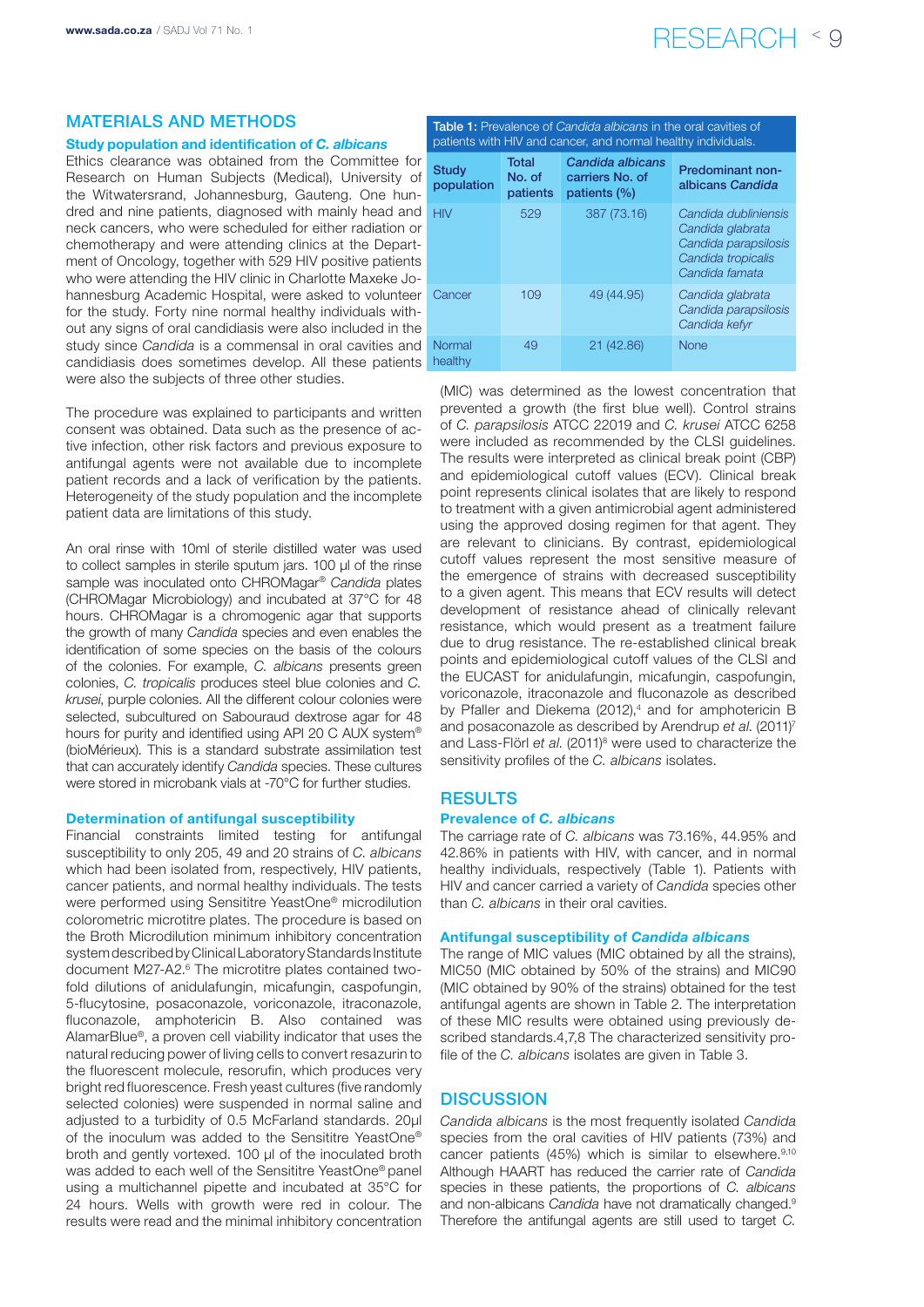| <b>Table 2:</b> MIC results of <i>Candida albicans</i> isolated from the oral<br>cavities of HIV and cancer patients, and normal healthy individuals. |                         |                   |                   |  |  |  |  |  |
|-------------------------------------------------------------------------------------------------------------------------------------------------------|-------------------------|-------------------|-------------------|--|--|--|--|--|
|                                                                                                                                                       | MIC ( $\mu$ g/ml) n=275 |                   |                   |  |  |  |  |  |
| Antifungals                                                                                                                                           | <b>MIC</b> range        | MIC <sub>50</sub> | MIC <sub>90</sub> |  |  |  |  |  |
| Anidulafungin                                                                                                                                         | $< 0.015 - 8$           | 0.03              | $< 0.015 - 0.06$  |  |  |  |  |  |
| Micagungin                                                                                                                                            | $< 0.008 - 8$           | < 0.08            | $< 0.008 - 0.08$  |  |  |  |  |  |
| Caspofungin                                                                                                                                           | $0.015 - 8$             | 0.15              | $0.015 - 0.06$    |  |  |  |  |  |
| 5-Flucytosine                                                                                                                                         | $< 0.06 - 5.64$         | 0.06              | $< 0.06 - 0.06$   |  |  |  |  |  |
| Posaconazole                                                                                                                                          | $< 0.008 - 8$           | 0.008             | $< 0.008 - 0.03$  |  |  |  |  |  |
| Voriconazole                                                                                                                                          | $< 0.008 - 8$           | &0.008            | $< 0.008 - 0.008$ |  |  |  |  |  |
| <i><u><b>Itraconazole</b></u></i>                                                                                                                     | $< 0.015 - 16$          | 0.015             | $0.015 - 0.06$    |  |  |  |  |  |
| Fluconazole                                                                                                                                           | $< 0.12 - 128$          | 0.12              | $0.12 - 0.5$      |  |  |  |  |  |
| Amphotericin B                                                                                                                                        | $< 0.12 - 0.5$          | 0.25              | $0.12 - 0.25$     |  |  |  |  |  |

Minimum Inhibitory concentration (MIC) is the lowest concentration of an antimicrobial that will inhibit the visible growth of a microorganism.

 $MIC_{50}$  and  $MIC_{90}$  are concentrations that respectively inhibit 50% and 90% of *C. albicans* isolates.

*albicans* and the sensitivity profile of *C. albicans* has been most commonly described. However, due to the overuse and frequent use of antifungal drugs, resistance to these drugs has increased.<sup>11</sup> Although fluconazole was freely available in sub-Saharan Africa, results in this study show that the resistance to this drug is very low i.e. 1.94% (Table 2 and 3) because it is still a prescription drug in South Africa. This resistance has slightly increased since a zero resistance was reported

in 2002.5 In Tanzania, where 250 isolates of *C. albicans* were tested, there was no resistance to fluconazole whereas 4% of isolates were resistant to itraconazole and 0.54% azole resistance has been reported from Tunisia.12,13 More recently, 50% resistance of *C. albicans* to fluconazole has been reported in southern parts of South Africa.14 Antifungal drug resistance varies in the several African countries. A study in Nigeria in 2011<sup>15</sup> and recently from Ethiopia<sup>16</sup> reported 16% resistance to fluconazole in *C. albicans* whereas a resistance among isolates from Cameroon was as high as 50%.14

Less than 1% of strains that were tested in this study were resistant to the echinocandins i.e. anidulafungin, micafungin, and caspofungin (Table 3). This is consistent with other reports that ranged from of 1% to 5%.16-18 The reason may be that these drugs have only recently become available in Africa.

Seven isolates (3.4%) of *C. albicans* were found to be resistant to posaconazole which is unexpected (Table 2). It is the most recently approved triazole with a broad spectrum activity against *Candida*, *Aspergillus*, *Cryptococcus* and many other fungi and is usually reserved for the treatment and prophylaxis of invasive forms of fungal infections. The breakpoints for posaconazole are very close to one another and they are not well described  $(S < 0.06$  and R  $>0.06$ ). These values are based on pharmacokinetic data epidemiological cut-off values and clinical experience and therefore they are reviewed regularly.<sup>7</sup> However, in our study for posaconazole the number of resistant strains and the non-

Table 3: Antifungal susceptibility of *Candida albicans* isolated from the oral cavities of HIV and cancer patients, and normal healthy individuals.

| Antifungal<br>agent | Candida albicans<br><b>Isolates</b> | <b>Clinical break point</b> |                |                |                | Epidemiological<br>cutoff values |                |
|---------------------|-------------------------------------|-----------------------------|----------------|----------------|----------------|----------------------------------|----------------|
|                     |                                     | S                           | <b>SDD</b>     | T              | R(%)           | <b>WT</b>                        | Non-WT         |
| Anidulafungin       | <b>HIV</b>                          | 205                         | $\overline{O}$ | $\Omega$       | 1(0.49)        | 205                              | 1              |
|                     | Cancer                              | 49                          | $\Omega$       | $\Omega$       | $\overline{0}$ | 49                               | $\overline{0}$ |
|                     | Normal                              | 20                          | $\overline{O}$ | $\Omega$       | $\Omega$       | 20                               | $\overline{O}$ |
| Micafungin          | <b>HIV</b>                          | 205                         | $\overline{O}$ | $\Omega$       | $\overline{0}$ | 204                              | $\overline{2}$ |
|                     | Cancer                              | 49                          | $\overline{O}$ | $\overline{0}$ | $\Omega$       | 49                               | $\overline{O}$ |
|                     | Normal                              | 20                          | $\overline{0}$ | $\overline{0}$ | $\Omega$       | 20                               | $\overline{0}$ |
| Caspofungin         | <b>HIV</b>                          | 204                         | $\overline{0}$ | $\overline{0}$ | 2(0.97)        | 204                              | $\overline{2}$ |
|                     | Cancer                              | 49                          | $\overline{O}$ | $\overline{O}$ | $\overline{0}$ | 49                               | $\overline{O}$ |
|                     | Normal                              | 20                          | $\overline{O}$ | $\Omega$       | $\overline{O}$ | 20                               | $\overline{O}$ |
| 5-Flucytosin        | <b>HIV</b>                          | <b>ND</b>                   | <b>ND</b>      | <b>ND</b>      | <b>ND</b>      | 194                              | 12             |
|                     | Cancer                              | <b>ND</b>                   | <b>ND</b>      | <b>ND</b>      | <b>ND</b>      | 43                               | 6              |
|                     | Normal                              | <b>ND</b>                   | <b>ND</b>      | <b>ND</b>      | <b>ND</b>      | 17                               | 3              |
| Posaconazole        | <b>HIV</b>                          | 199                         | $\Omega$       | $\overline{0}$ | 7(3.4)         | 199                              | $\overline{7}$ |
|                     | Cancer                              | 49                          | $\overline{0}$ | $\Omega$       | 0              | 49                               | $\overline{0}$ |
|                     | Normal                              | 20                          | $\overline{0}$ | $\overline{0}$ | $\Omega$       | 20                               | $\overline{0}$ |
| Voriconazole        | <b>HIV</b>                          | 203                         | $\overline{0}$ | $\mathbf{1}$   | 2(0.97)        | 201                              | 5              |
|                     | Cancer                              | 40                          | $\overline{O}$ | $\overline{O}$ | $\overline{0}$ | 49                               | $\overline{0}$ |
|                     | Normal                              | 20                          | $\overline{O}$ | $\Omega$       | $\Omega$       | 20                               | $\overline{0}$ |
| Itraconazole        | <b>HIV</b>                          | 202                         | $\overline{2}$ | $\overline{O}$ | 2(0.97)        | 202                              | $\overline{4}$ |
|                     | Cancer                              | 49                          | $\overline{O}$ | $\overline{0}$ | $\overline{0}$ | 49                               | $\overline{O}$ |
|                     | Normal                              | 20                          | $\overline{0}$ | $\overline{O}$ | $\overline{0}$ | 20                               | $\overline{O}$ |
| Fluconazole         | <b>HIV</b>                          | 202                         | $\overline{0}$ | $\overline{0}$ | 4(1.94)        | 198                              | 8              |
|                     | Cancer                              | 49                          | $\overline{0}$ | $\overline{0}$ | $\Omega$       | 48                               | 1              |
|                     | Normal                              | 20                          | $\overline{0}$ | $\Omega$       | $\overline{0}$ | 19                               | 1              |
| Amphotericin B      | <b>HIV</b>                          | 206                         | $\Omega$       | $\overline{O}$ | $\Omega$       | 206                              | $\overline{0}$ |
|                     | Cancer                              | 49                          | $\overline{O}$ | $\Omega$       | $\Omega$       | 49                               | $\overline{0}$ |
|                     | Normal                              | 20                          | $\Omega$       | $\overline{O}$ | $\Omega$       | 20                               | $\overline{O}$ |

S-sensitive, SDD-sensitive dose dependent, I-intermediate, R-resistant, WT-wildtype, Non-WT-non wild type, ND-not yet defined. Wild-type strains: Those without mutational or acquired resistance mechanisms (sensitive) Non wild-type strains: Those having mutational or acquired resistance mechanisms (possibly resistant)

wild type (3.4%) were identical, showing good correlation between the two methods of analysis. This also means that these non-wild type isolates may have acquired or innate mutational resistance mechanism and therefore may or may not show a clinical response to the antifungal therapy. In addition, during surveillance these epidemiological cut-off values are useful in detecting the emergence of potential resistance. This phenomenon has been recorded by Pfaller *et al*. (2011) whose study recorded that the epidemiological cutoff values for posaconazole increased three times from 2001 to 2009 (1.1 to 3.2%).19

Although a previous South African study reported that 8.4% of *C. albicans* were resistant to amphotericin B,<sup>5</sup> no resistance was detected in the present study. Furthermore, it is known that patients previously exposed to fluconazole for a long time period harbour more fluconazole-resistant *C. albicans* than patients who are fluconazole-naïve.10,20 Unfortunately it was not possible to collect data on the history of previous antifungal exposure in all the HIV patients.